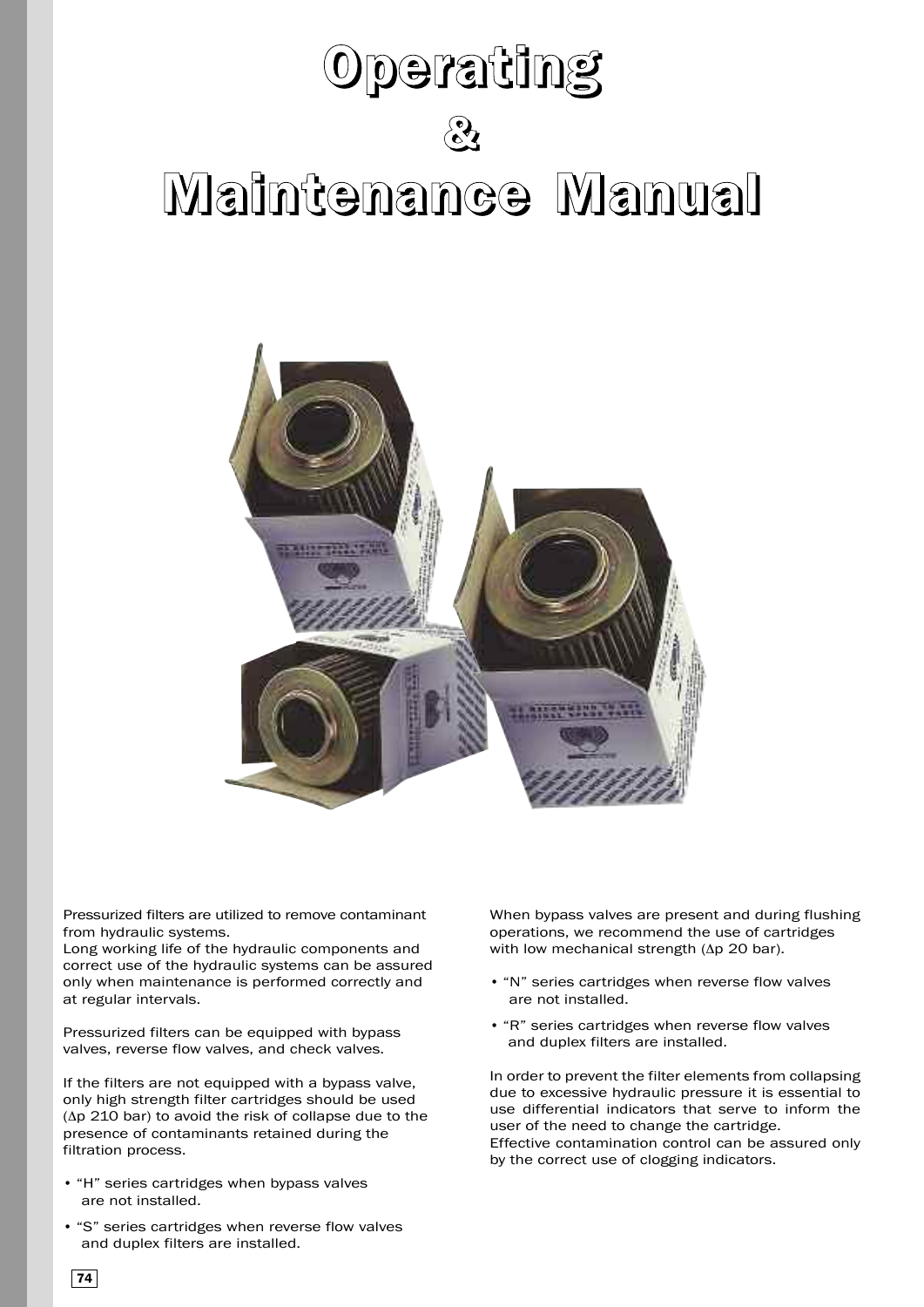## **MAINTENANCE TOOLS**

## **Differential indicators**

Wrenches - A/F 28/30/32

**Bypass valves** Wrenches - A/F 24/30/46

**Filter housing** Wrenches - A/F 17/22/30/46/50

> **Oil drain plug** Wrenches - A/F 5/6/8/10

#### **Air breather plugs** Allen keys - A/F 5

# **INSTALLATION**

# **A**

Check that the pressure value of the selected filter is higher than the system's maximum operating pressure (the maximum pressure value is shown on the dataplate).

### **B**

Check that the filter body contains the filter cartridge. **C**

Check that the operating fluid is compatible with the material of the body, cartridge, and seals.

#### **D**

Secure the filter using the relevant threaded holes, to rigid brackets.

Rigid installation makes it possible to unscrew the housing without introducing flexing of the hydraulic fittings, limiting any points of stress transfer.

# **E**

Install the filter in an accessible position for correct and trouble-free maintenance and visibility.

#### **F**

Start the machine and check for the absence of oil leaks from the filter and relative fittings.

# **G**

Repeat the visual inspection when the system arrives at the operating temperature of the oil.

## **MAINTENANCE**

## **A**

All maintenance operations must be performed only by suitably trained personnel.

# **B**

The hydraulic system must be depressurised before performing maintenance operations (except in the case of FHD duplex filters).

#### **C**

Maintenance must be carried out using suitable tools and containers to collect the fluid contained in the filter body.

Spent fluids must be disposed of in compliance with statutory legislation.

#### **D**

Do not use naked flames during maintenance operations.

#### **E**

Use the utmost caution in relation to the temperature of the fluid. High temperatures can lead to residual pressure with resulting undesirable movements of mechanical parts.

## **CHANGING THE FILTER ELEMENT**

#### **A**

The date on which the filter elements are changed must be entered in the machine datasheet.

## **B**

Spare parts installed must be in compliance with the specifications given in the machine operating and maintenance manual.

# **C**

Filter bodies and tools must be thoroughly cleaned prior to each maintenance operation.

# **D**

After having opened the filter to change the filter element, check the condition of the seals and renew them if necessary. Clean thoroughly before reassembling.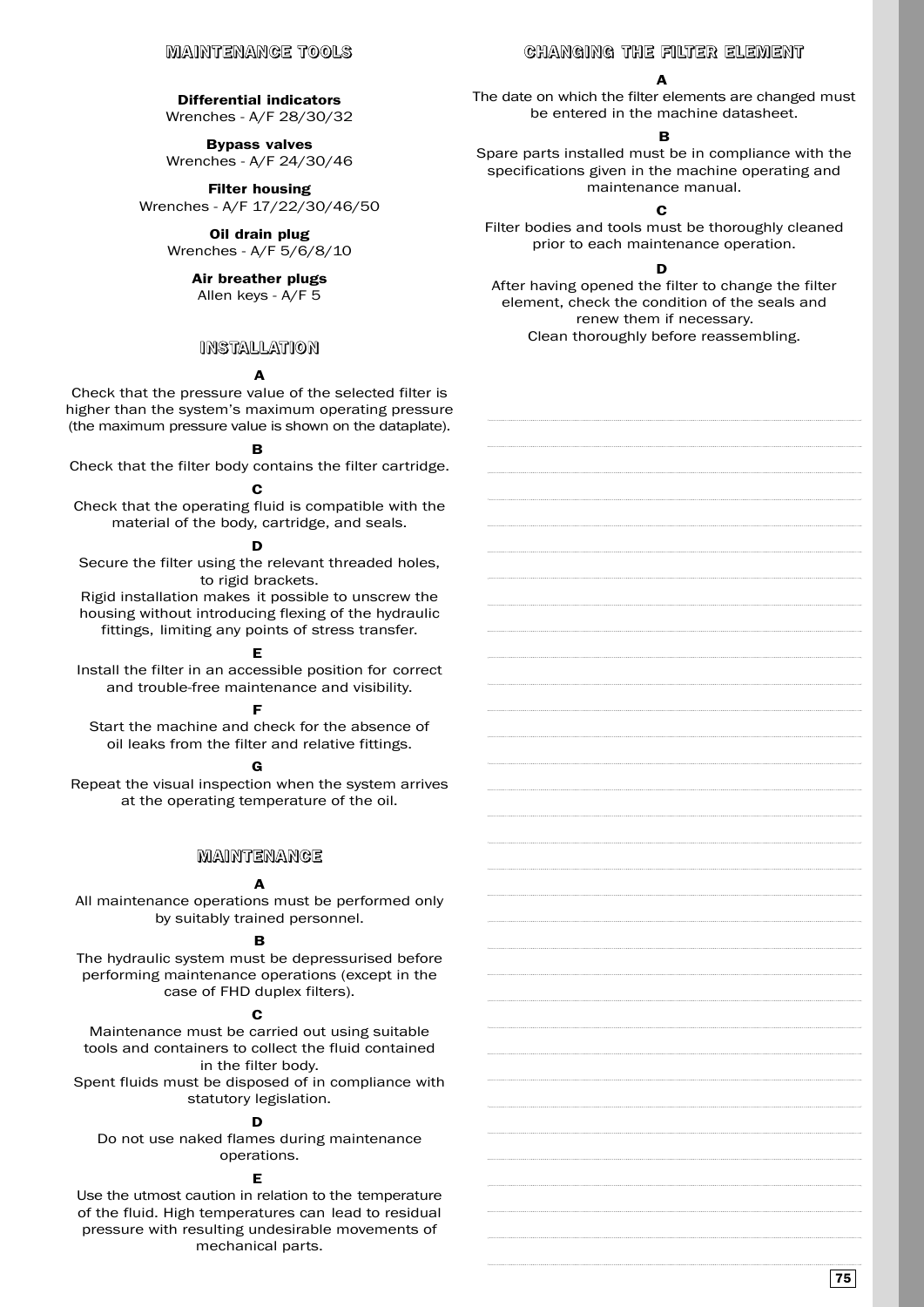# **CHANGING THE FILTER ELEMENT ON FHD 021 - 051 - 326 - 333 FILTERS**

Depressurise the system and clean the filter.

**2**

Before turning the valve from housing B to housing A, open the \* balancing valve (item C) by turning it counterclockwise.

Bleed the air through the plug (item A1), the screw must be turned through a maximum of one revolution. After bleeding the air re-tighten the vent plug and close the balancing valve (item C) by turning it clockwise.



**Fig. 1**

Turn handle to divert the oil flow from housing B to housing A (Fig. 2). Unscrew the air vent plug (item B1) and open the oil drain connection (item B2) collecting the fluid in a suitable container. When the operation is finished check the condition of the seals and if OK re-assemble on the plug (item B2) tightening it fully down and re-tighten the the air vent connection (item B1). Unscrew housing (B) using the appropriate tools and extract the filter element (Fig. 3).



**Fig. 2**



Collect the spent oil and cartridge in a suitable container and dispose of them in compliance with statutory legislation.

**4**

# **!!! WARNING !!!**

**5**

To avoid damaging the components check the thread of the housing and the seals thoroughly; check also the thread of the head. Check the condition of the seals when changins the seals lubricate the new seals with operating fluid prior to installation (Fig. 4).



Lubricate the filter element seal with the operating fluid prior to installation (Fig. 4).





**Fig. 6**

Screw the housing onto the head using the correct tool. **WARNING**:

Screw the housing fully home on the housing **" DO NOT OVER - TIGHTEN "**

Open the balancing valve\* (item C) by turning it counterclockwise.

Bleed the air through the plug (item B1), the screw must be turned through a maximum of one revolution. After bleeding the air re-tighten the vent plug andclose the balancing valve\* (item C) by turning it clockwise. Check for the absence of leaks.



**8**

Repeat the check when the machine has reached its operating temperature.

**\* The balancing valve is not present in version FHD 021.**

**<sup>1</sup>**